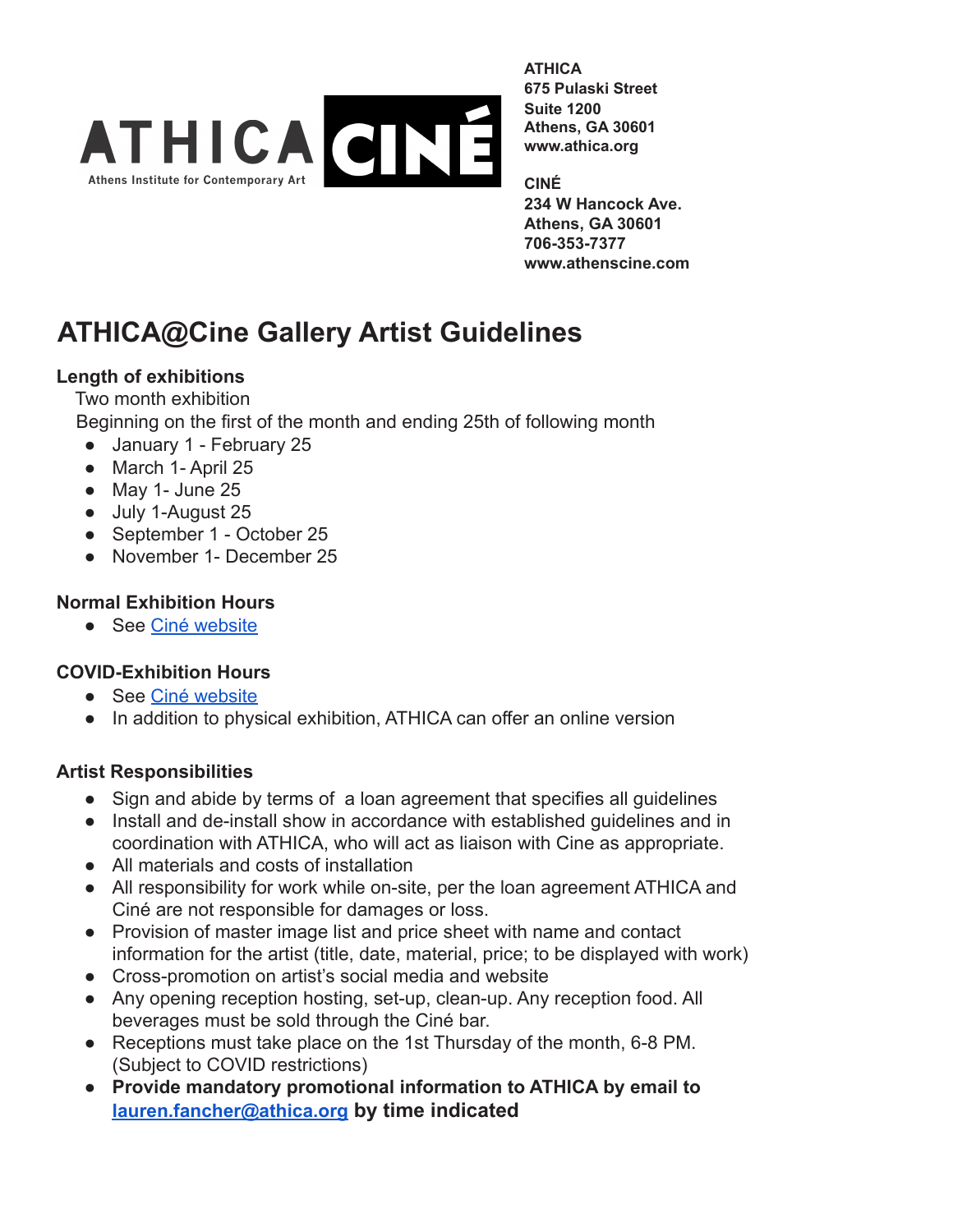- $\circ$  Brief biography -- about 120 words (one month prior to exhibition)
- Head shot (portrait) of artist (one month prior to exhibition)
- Image of work 300 dpi 5"x7" labeled with artist name and title of image (one month prior to exhibition)
- $\circ$  Image sheet numbered list with entry for each piece: Title, Size, Materials, Date, Price (See Label example, below). Attach as File titled with artist's name. (day of exhibition installation)
- **● Provide additional optional information to ATHICA, with above information:**
	- Brief statement about the body of work -- up to 250 words (one month prior to exhibition)
	- For online exhibition, if desired: images of all work in show, with numbers in file name that correspond to image sheet. (day of exhibition installation)
- Artwork may only be purchased directly from the artist. Artist agrees to contribute 30% percent of any resulting sales by check to ATHICA as a tax-deductible donation that will be shared by ATHICA in equal parts with Ciné (THE ATHENS FILM ARTS INSTITUTE (AFAI)). Work sold during the show must remain with the show until the show's conclusion. Interested buyers will be referred to the artist.

| Wall Label Format:  |
|---------------------|
| Artist              |
| Title               |
| Medium, Year, Price |
|                     |

## **Exhibition Installation and Deinstallation Guidelines**

- ATHICA will schedule installation and deinstallation times with Ciné and coordinate with artist.
- Space available: Right side wall in main hallway; about 30 linear feet, and about 10 feet plus height.
- All artwork is wall-mounted, ready-to-hang. Hanging with monkey hooks (preferred) or by 2" course-threaded drywall screw. (Do this by hand so as not to strip the screws.) . No gluestrips or double stick tape.
- Use clear, removable shipping labels for wall labels. Avery 15664 labels can be purchased and printed at Office Depot, 3045 Atlanta Hwy. Template [for Avery 15664](https://www.avery.com/templates/15664)
- Any other application of material to the wall must be cleared ahead of time. Painting and drawing directly on the wall must be approved. Decals must be approved and must be removable. Any sheet rock damage to be repaired at the expense of the artist.
- Artist provides all materials and tools for installation
- Artist is responsible for costs related to installation
- Artist to repair wall holes from deinstallation with spackle and paint as needed.
- Ciné to provide paint for patching.
- Walls to be inspected by ATHICA and Ciné after deinstallation; artist to address issues as